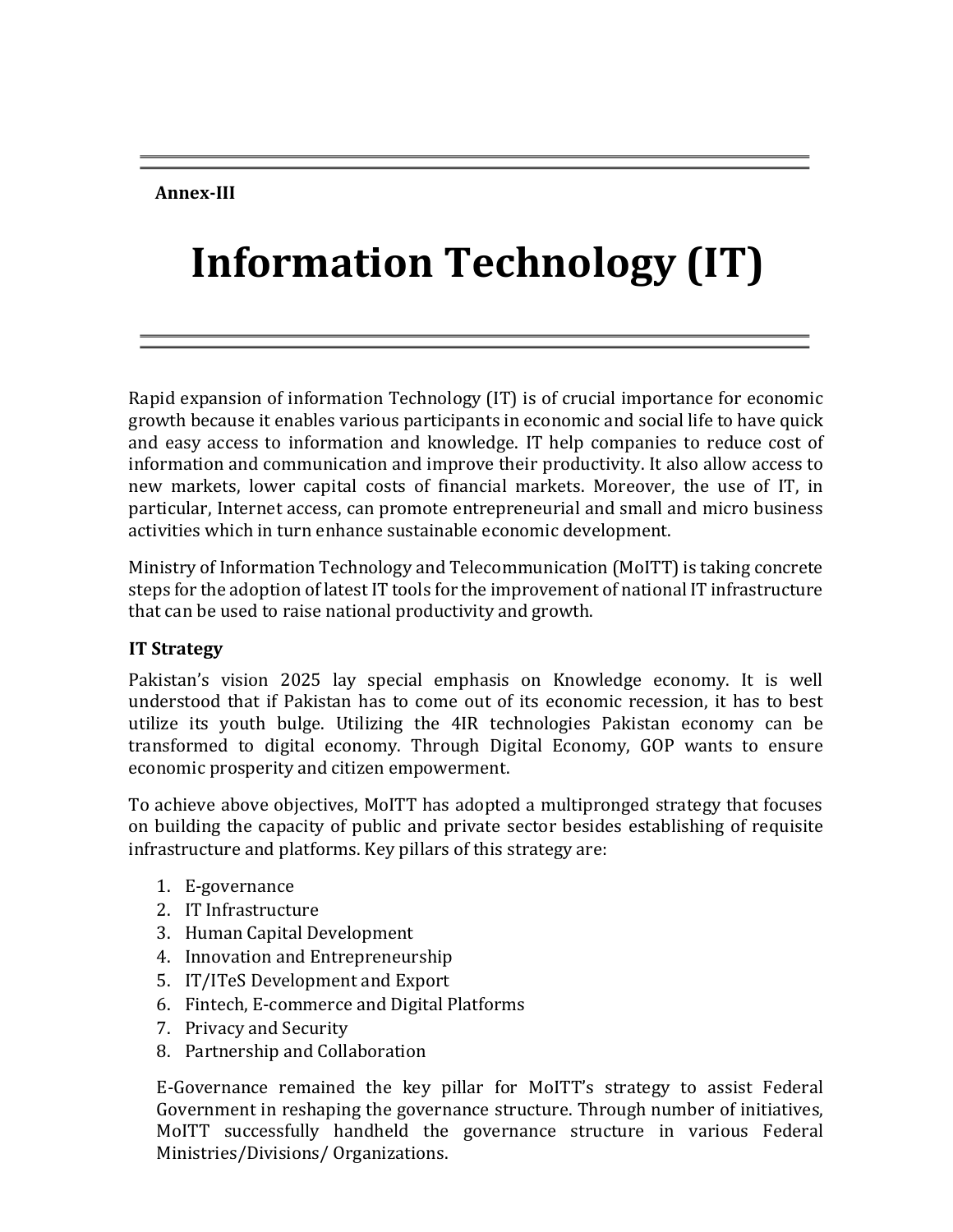- Access to Information
- Equal Opportunity
- **◎** Service Delivery
- Informed Decision Making

Economic Growth can be targeted through the use of IT ecosystem which may provide enabling environment to business growth, help job creation and enhance citizen empowerment through E-governance.



## **IT Exports & Earnings**

According to the SBP data, IT exports during July-March FY2022 surged to US \$1.948 billion at a growth rate of 29.26 percent in comparison to US \$1.5 billion in the same period last year. These include telecommunication, computer and information services.

## **Trade Surplus of the IT Industry compared to the rest of the Services Sector**

Pakistan's IT Industry is the largest net services exporter with exports to 169 countries as reflected in Table 17.1.

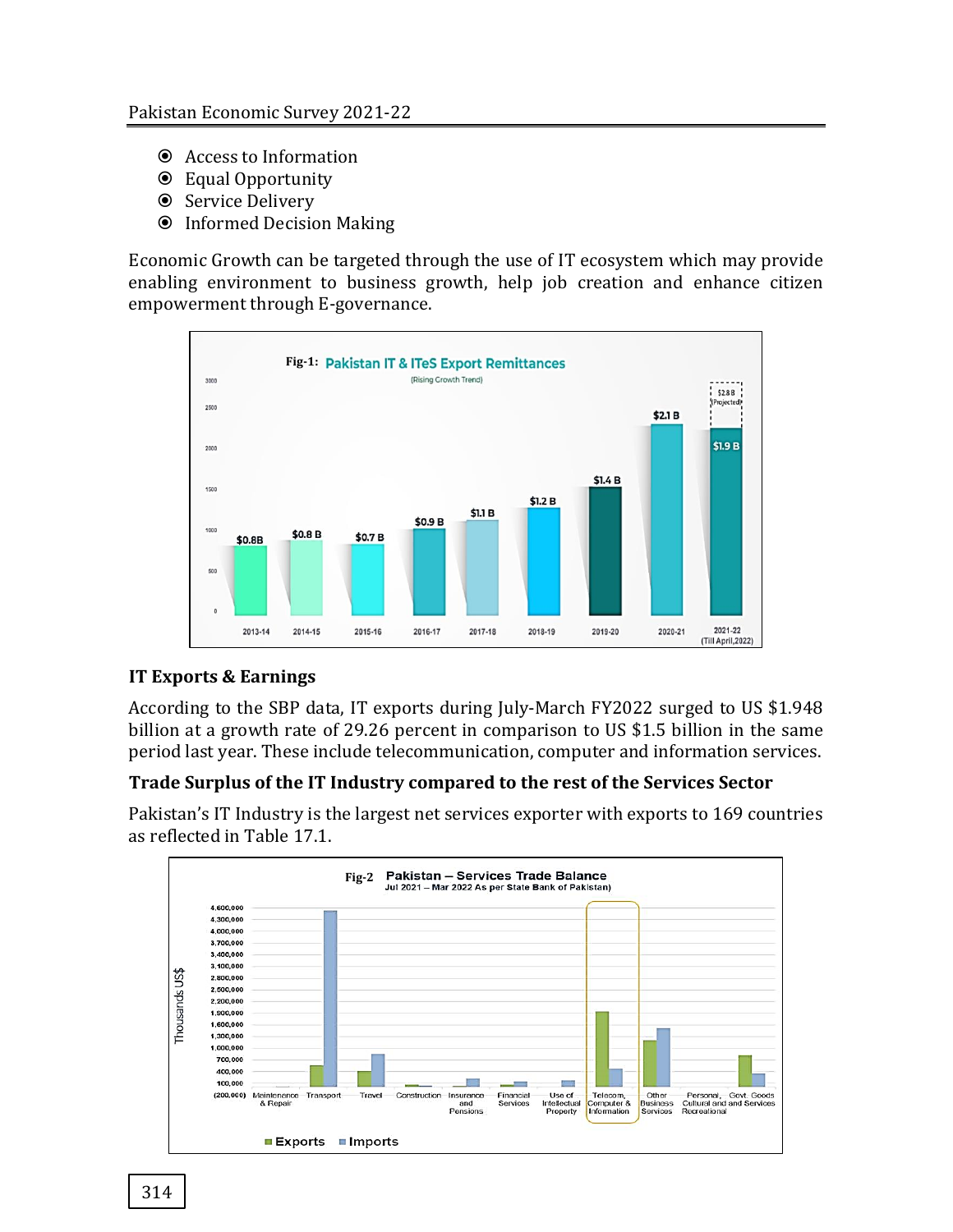| Table 17.1: Growth of IT Exports during Period (July 2021 - March 2022) | US\$ (billion)     |                    |                                           |
|-------------------------------------------------------------------------|--------------------|--------------------|-------------------------------------------|
| Period                                                                  | <b>Net Exports</b> | % of Total Exports | <b>Total Exports-</b><br><b>IT Sector</b> |
| July-March FY2022                                                       | 1.47               | 75.56              | 1.948                                     |
| July-March FY2021<br>74.72<br>1.12<br>1.5                               |                    |                    |                                           |
| Source: Ministry of Information Technology & Telecommunication          |                    |                    |                                           |

#### **Incentives for the Industry Growth**

The MoITT supports all credible private sector initiatives aimed at bolstering the local IT industry and attracting foreign investment. Government realizes that it has an important role in terms of providing a conducive environment to IT industry through infrastructure and HR development. Government's incentives for IT industry include:

- a. 100 percent tax credit on export income from IT and IT-enabled services until 30th June, 2025.
- b. 100 percent tax credit on profits and gains derived by the IT start-ups for the tax year in which a start-up is certified by Pakistan Software Export Board (PSEB) and for the next two years.
- c. 100 percent equity ownership allowed to foreign investors, 100 percent repatriation of capital and dividends allowed, and tax holiday for venture capital funds till 2024.
- d. Growth Driven Financial Incentive on IT & ITeS export remittances: The main purpose of financial incentive scheme, is to encourage IT & ITeS export remittances through formal banking channels and improve reporting of export remittance receipts in correct IT & ITeS purpose codes, assigned by the State Bank of Pakistan. The government has allocated Rs. 4 billion to PSEB for the first ever financial incentive on IT & ITeS export remittances to be disbursed on the basis of export remittance receipts in FY2021.

#### **Policy Intervention**

#### **1. Infrastructure Development**

#### **a. Establishment of Software Technology Parks (STPs)**

STPs have been a major factor in facilitating IT &ITeS companies. There is a strong demand for STPs in the country due to the booming of IT industry. To meet the demand, STPs are being setup on public-private sector partnership basis. PSEB is also setting up STPs through conversion of unused buildings into state of the art STPs with particular focus on secondary and tertiary cities of Pakistan. This would expand Pakistan's tech eco system beyond Islamabad, Lahore and Karachi, thus contributing to the local economies through expansion of tech industry, export earnings growth and employment generation. As of December 2021, PSEB has 21 operational STPs with 1.25 million sqft of space serving 170 IT &ITeS companies.

#### **b. Establishment of IT Park**

A loan agreement was signed between Economic Affairs Division and EXIM Bank of Korea worth US\$ 158 million for establishment of Pakistan's largest IT Park in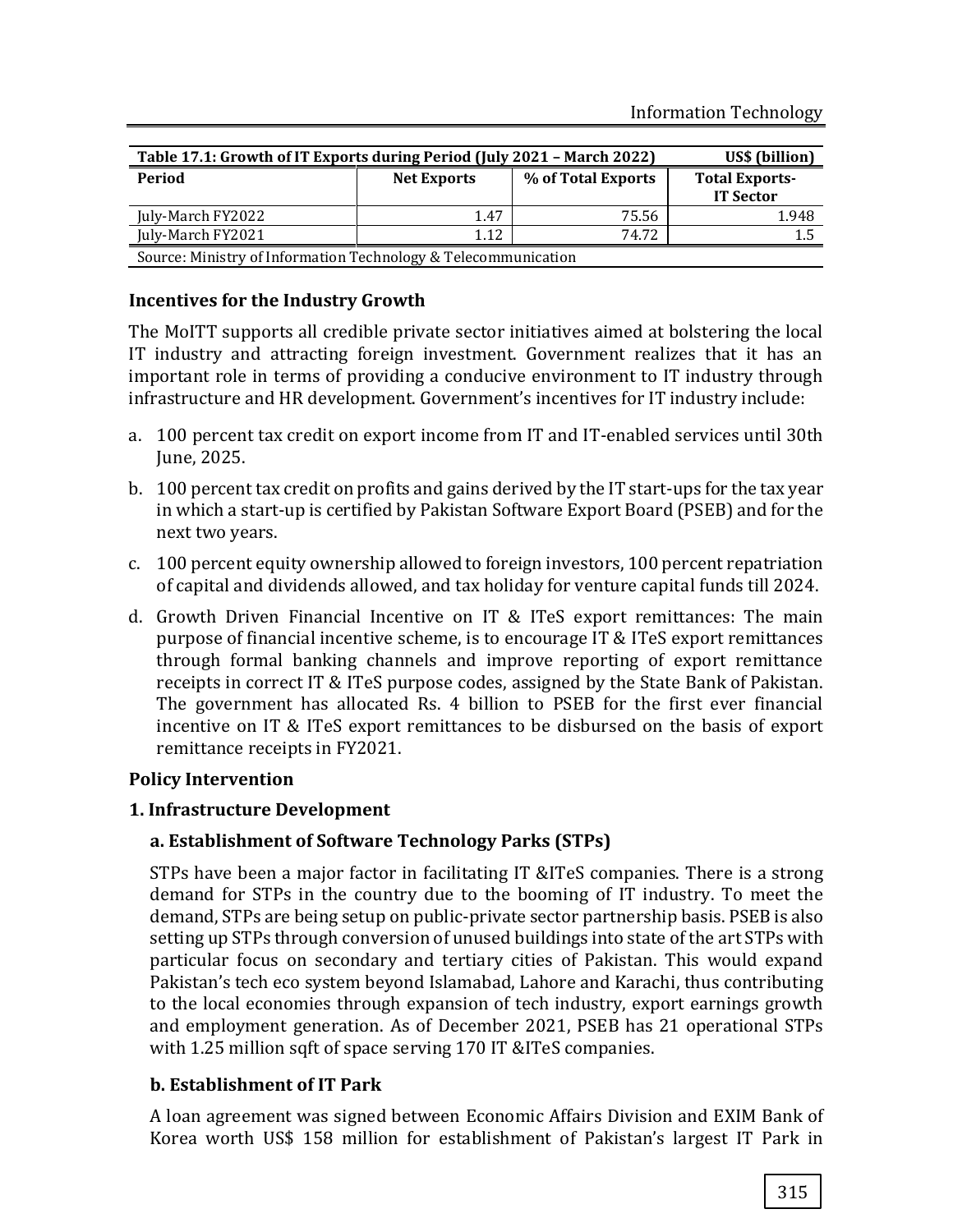Karachi. The total cost of the project is estimated at US\$ 186 million and would take 48 months to complete. The IT Park building would have 14 floors with a gross floor area of 106,449m<sup>2</sup> Park with latest state of the art facilities to ensure that IT companies can operate 24/7 providing services to clients around the globe. In addition to office space, the park would have software testing labs, business incubation centers, technology commercialization centers, exhibition halls, auditorium, day care center and other ancillary facilities.

## **Digital Economy Enhancement Project (DEEP)**

Following initiatives are taken by National Technology Council (NTC) for digitizing the economy of Pakistan from Jul-December FY2022.

### **Pakistan Emergency Helpline (PEHEL-911)**

On initiate of Prime Minister of Pakistan, a centralized service "PEHEL-911" has been envisaged wherein, it has been directed to launch Pakistan's first toll-free helpline number that will be accessed by people of Federal, Provinces including AJK & GB. The citizens can report emergencies of all natures to this single helpline. The PEHEL-911 will be up front to existing major emergency helplines, i.e. Police 15, Rescue 1122, Fire Brigade and Motorway Police 130, etc. After maturity, all help lines will be merged in 911. This strategy has been framed to avoid existing helplines functions affected.

#### **Inauguration of Disaster Recovery Centre for National Data Centre**

Federal Minister for IT & Telecom virtually inaugurated the Disaster Recovery Centre (DRC) Lahore for National Data Centre (NDC) of National Telecommunication Corporation (NTC) on 31st December 2020. The new site is a full-fledged Data center which will not only work as back up for existing Data center facility but will also provide enhanced capacity for provision of cloud-based services to Government of Pakistan with advanced features and security.

#### **Financial Performance**

#### **(i) Profit & Loss**

| Table 17.2: Profit & Loss<br>(Rs million)      |          |           |           |          |                         |
|------------------------------------------------|----------|-----------|-----------|----------|-------------------------|
| <b>Particulars</b>                             | 2016-17  | 2017-18   | 2018-19   | 2019-20  | 2020-21<br>(Un-audited) |
| Revenue                                        | 3.252.42 | 3,234.15  | 3.558.25  | 4,084.35 | 4,228.96                |
| <b>Operating Cost</b>                          | 3,265.91 | 3,623.21  | 3,877.48  | 3,930.46 | 4,282.70                |
| <b>Operating Profit/(Loss)</b>                 | $-13.49$ | $-389.06$ | $-319.24$ | 153.89   | 53.74                   |
| Other Income                                   | 338.85   | 465.62    | 379.78    | 358.13   | 336.35                  |
| Profit/(Loss) before bank charges              | 325.36   | 76.56     | 60.54     | 512.03   | 282.6                   |
| <b>Bank Charges</b>                            | 8.4      | 7.6       | 8.2       | 8.26     | 7.76                    |
| <b>Profit/(Loss) before Taxation</b>           | 316.96   | 68.96     | 52.35     | 503.77   | 274.85                  |
| Source: National Telecommunication Corporation |          |           |           |          |                         |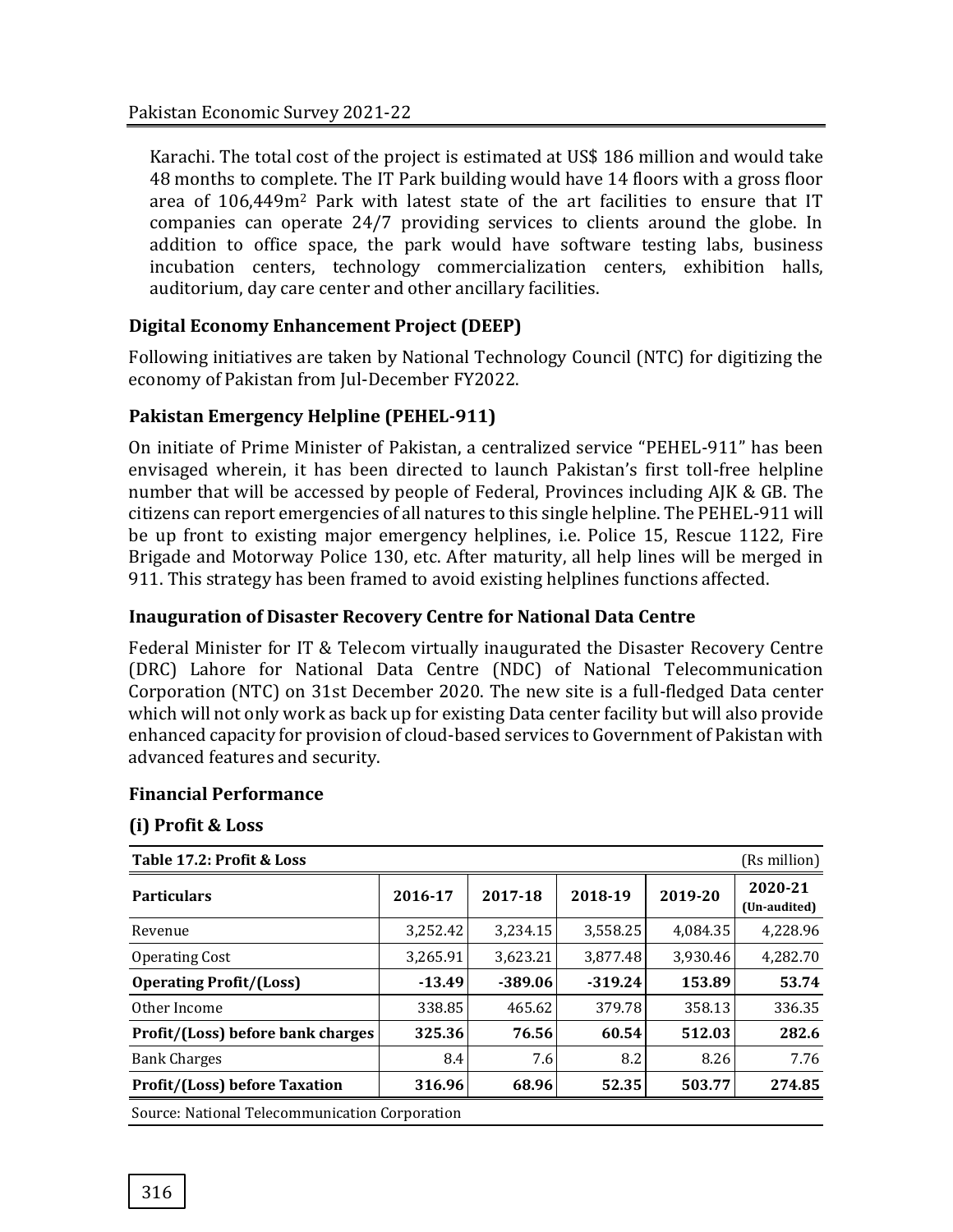#### **(ii) Detail of Data Centre Revenue**

| Table 17.3: Detail of Data Centre Revenue<br>(Rs million) |      |       |                                                           |         |        |  |              |
|-----------------------------------------------------------|------|-------|-----------------------------------------------------------|---------|--------|--|--------------|
| Revenue                                                   |      |       | 2015-16   2016-17   2017-18   2018-19   2019-20   2020-21 |         |        |  | Total        |
| Data Centre Revenue<br>Including VDS                      | 32.7 | 38.95 | 183.8                                                     | 232.621 | 315.16 |  | 483 1.286.23 |

Source: National Telecommunication Corporation

### **(iii) Average Revenue Per Users (With Out STC)**

| Table 17.4: Average Revenue Per Users (With Out STC)<br>(Rs million) |                     |                     |                     |                     |                     |
|----------------------------------------------------------------------|---------------------|---------------------|---------------------|---------------------|---------------------|
| <b>Particulars</b>                                                   | As on<br>30-06-2017 | As on<br>30-06-2018 | As on<br>30-06-2019 | As on<br>30-06-2020 | As on<br>30-06-2021 |
| <b>Telephone Connection</b>                                          | 122,659             | 121,464             | 119,935             | 120,765             | 120,477             |
| DSL/EVO Connection                                                   | 22.004              | 25,443              | 27,354              | 29,350              | 27,665              |
| 148,142<br>150,115<br><b>Total</b><br>147,289<br>144,663<br>146,907  |                     |                     |                     |                     |                     |
| Source: National Telecommunication Corporation                       |                     |                     |                     |                     |                     |

## **IGNITE (National Technology Fund)**

#### **Innovation and Entrepreneurship in ITS**

#### **National Incubation Centers**

The critical role played by startups in economic growth, job creation, financial inclusion, reducing the income divide, and building a knowledge economy, Ignite under the auspices of MoITT, launched a program to build a network of National Incubation Centers (NIC). IGNITE has successfully established 5 National Incubation Centers (NIC) in Federal Capital and all Provincial Capitals of the Country. From July-December FY2022, more than 930 startups have been inducted in five NICs (Islamabad, Lahore, Peshawar, Karachi & Quetta). RFPs of the two new NICs in Faisalabad and Hyderabad have been published and these NICs will be operational by the end of FY2022.

#### **Overall Achievement**

Overall achievements can be seen in Figure 3.

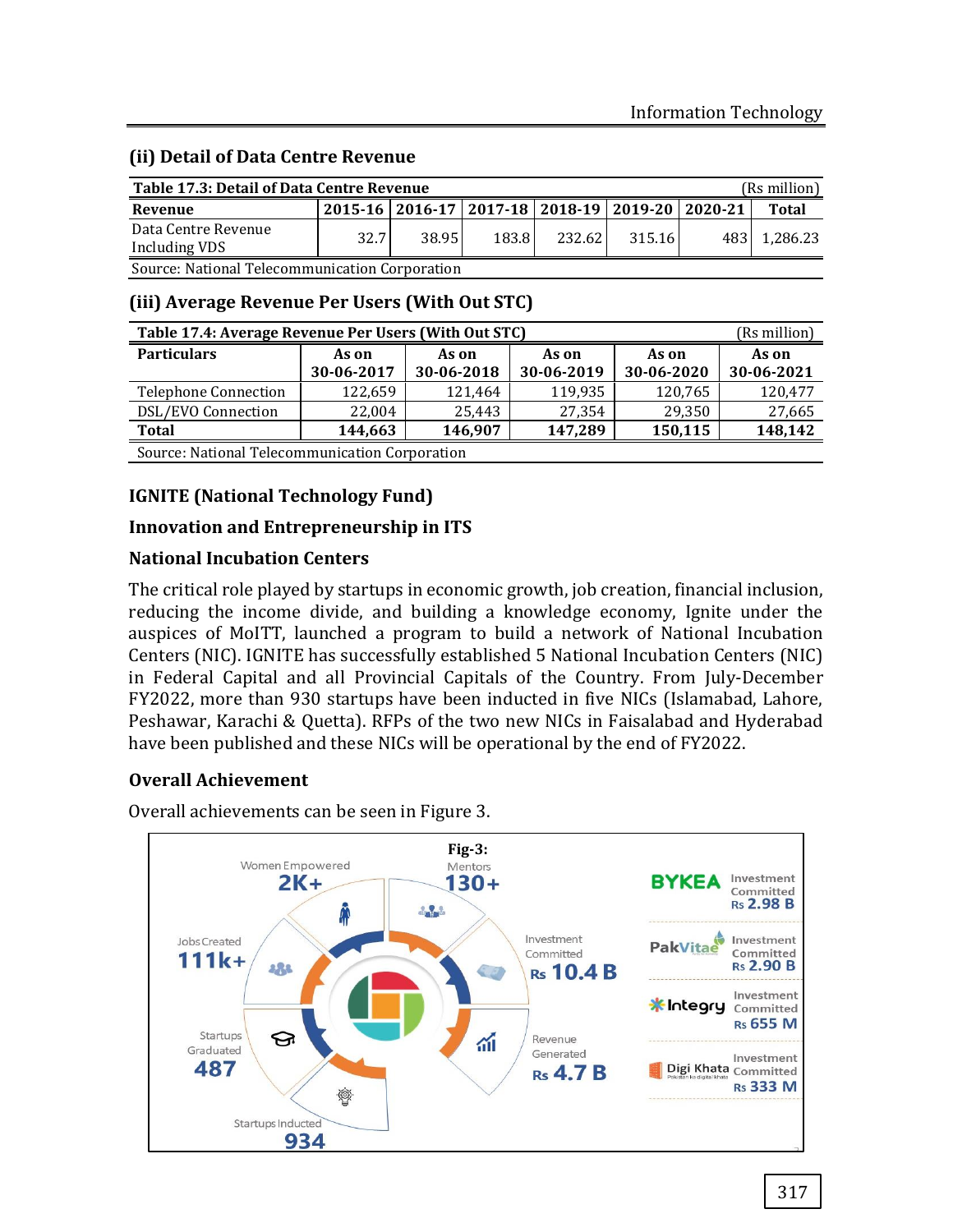#### **Achievements during July to December FY2021**

| Table 17.5: Achievements     |       |
|------------------------------|-------|
| <b>Applications Received</b> | 2373  |
| Startups Inducted            | 126   |
| <b>Startups Graduated</b>    | 24    |
| <b>Female Founders</b>       | $30+$ |
| Source: IGNITE               |       |

#### **NICs have been Declared a Champion Project by ITU:**

International Telecommunication Union, a United Nations agency for digital tech, has announced IGNITE's National Incubation Centers as one of the champion projects in enabling environment category at World Summit on the Information Society Prizes 2021.

#### **NIC Startup MyTM Wins Pitching Event at GITEX Future Stars:**

- 700+ startups took part in the competition in 12 categories in October 2021.
- Only 24 startups made it to the final with MyTM being the only Pakistani Fintech Startup to win in the category of Creative Economy.

| Table 17.6: NIC startups/Ignite projects raised funding in 2021 |              |                 |                       |
|-----------------------------------------------------------------|--------------|-----------------|-----------------------|
| <b>Startup</b>                                                  | Amount (USD) | <b>Vertical</b> | <b>NIC</b>            |
| Digikhata                                                       | \$2,000,000  | Fintech         | NIC Islamabad         |
| Walee                                                           | \$2,700,000  | Marketing       | Ignite Funded Project |
| Ailaaj                                                          | \$1,600,000  | Healthtech      | NIC Islamabad         |
| Integry                                                         | \$3,000,000  | Middleware      | NIC Islamabad         |
| <b>Total</b>                                                    | \$9,300,000  |                 |                       |

Following NIC startups/IGNITE projects raised funding in 2021 (Table 17.6):

#### **People's Development Programs**

#### **Digital Pakistan Cyber Security Hackathon 2021**

IGNITE, conducted Pakistan's first nationwide Digital Pakistan Cybersecurity Hackathon 2021, which was aimed in improving cybersecurity readiness, protection, and incident response capabilities of the country by conducting cyber drills at the national level. There were 3 preliminary rounds in Islamabad, Lahore, and Karachi. Teams were competed in five categories including application exploitation, mobile device exploitation, network attacks and exploitation, operating systems exploitation, and speed programming. A total of 1176 teams registered for the hackathon including university students, freelancers, professionals, and hackers from all over the country, out of which 475 teams were shortlisted for qualifier rounds in Karachi, Lahore, and Islamabad followed by the final competition in Islamabad. Cash awards of Rs 6 million were given to the top 3 teams in 5 categories in a grand finale event in Islamabad.

#### **National Grassroots IT Research Initiative (NGIRI)**

The program is aimed to promote R&D and Innovation at grassroots level by providing financial support to selected Final Year Projects (FYP) of undergraduate students, enrolled in IT related disciplines of public and private sector institutions. Disbursements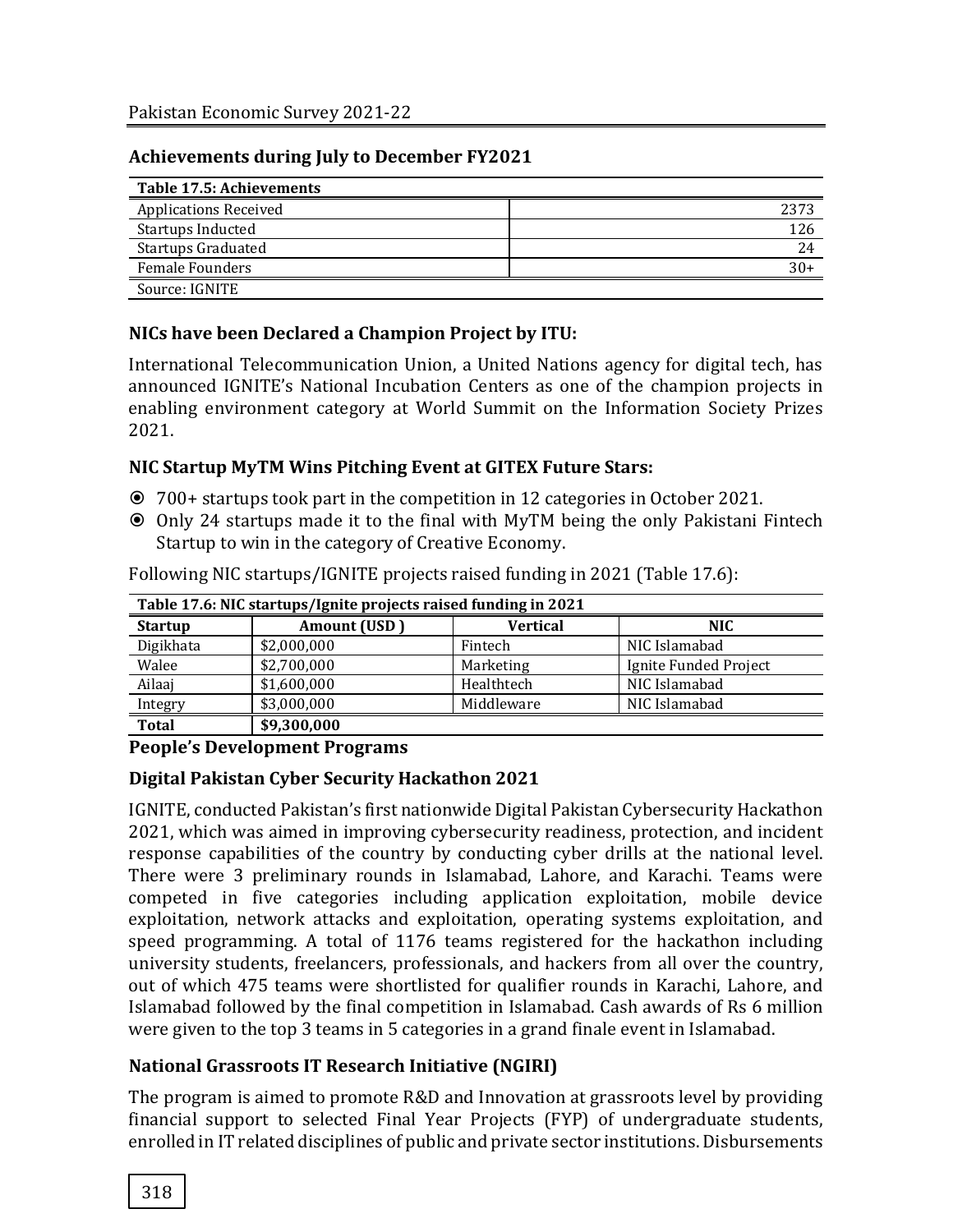of Rs. 201 million have been made against 3,929 approved FYP. Whereas, disbursements against approved 978 FYPs of NGIRI FY2021 are under process. Program highlights from 2012 to 2022 are summarized in table 17.7.

| Table 17.7: National Grassroots IT Research Initiative (NGIRI) |                   |                  |            |               |                      |
|----------------------------------------------------------------|-------------------|------------------|------------|---------------|----------------------|
| Program                                                        | Participating     | <b>FYP</b>       | <b>FYP</b> | <b>FYP</b>    | <b>Disbursements</b> |
| Year                                                           | <b>Institutes</b> | <b>Submitted</b> | Approved   | <b>Funded</b> | (Rs. In million)     |
| 2011-12                                                        | 68                | 785              | 272        | 272           | 15.27                |
| 2012-13                                                        | 78                | 1,017            | 418        | 418           | 31.78                |
| 2013-14                                                        | 72                | 1,247            | 430        | 430           | 25.13                |
| 2014-15                                                        | 75                | 1,324            | 436        | 436           | 29.59                |
| 2015-16                                                        | 76                | 1,166            | 512        | 360           | 18.14                |
| 2017-18                                                        | 89                | 1,623            | 569        | 439           | 21.45                |
| 2018-19                                                        | 136               | 2,124            | 815        | 677           | 30.72                |
| 2019-20                                                        | 156               | 2,832            | 1,042      | 857           | 29.02                |
| 2020-21                                                        | 159               | 3,417            | 1,155      | 978           | In Process           |
| <b>Total</b>                                                   | ٠                 | 15,535           | 5,649      | 3,929         | 201                  |
| Source: IGNITE                                                 |                   |                  |            |               |                      |

NGIRI FY2022 has been launched on December 2021 and last date to submit FYP is 2nd May 2022.

## **Universal Service Fund (USF)**

USF programmes can be categorized into two broad categories:

- 1. **Voice and Highspeed Broadband Data Services:** It focuses on establishment of infrastructure and provision of voice and highspeed broadband data services to the unserved and underserved mauzas across the country. Under different variations of this programme coverage is also being extended on unserved Road segment along National Highways & Motorways and to the tourist locations.
- 2. **Backhaul Services:** Backhaul services focuses on laying of Optic Fiber Cable up to the unserved Tehsil Headquarters/ Union Councils and major towns and to establish points of connectivity (Nodes) which can be utilized by telecom operators for expansion of their services.

## **NG-BSD for Tourist Destinations**

This new initiative has been launched to provide quality voice and enhanced data services at the underserved tourist destinations thereby enhancing the user experience in these tourist locations. USF is continuously identifying such locations and designing/launching appropriate projects. In FY2022, 2 projects worth  $\sim$  Rs. 2 billion have been awarded targeting 27 tourist destinations and 154 Kms of unserved access roads in the districts of Mansehra, Abbotabad, Swat and Upper Dir.

#### **Next Generation BSD Program for National Highways and Motorways:**

It is a new program, an evolved form of BSD program that has been launched in current Financial Year. The program targets unserved road segments of the National Highways and Motorways across the country. A continuous assessment of unserved road segments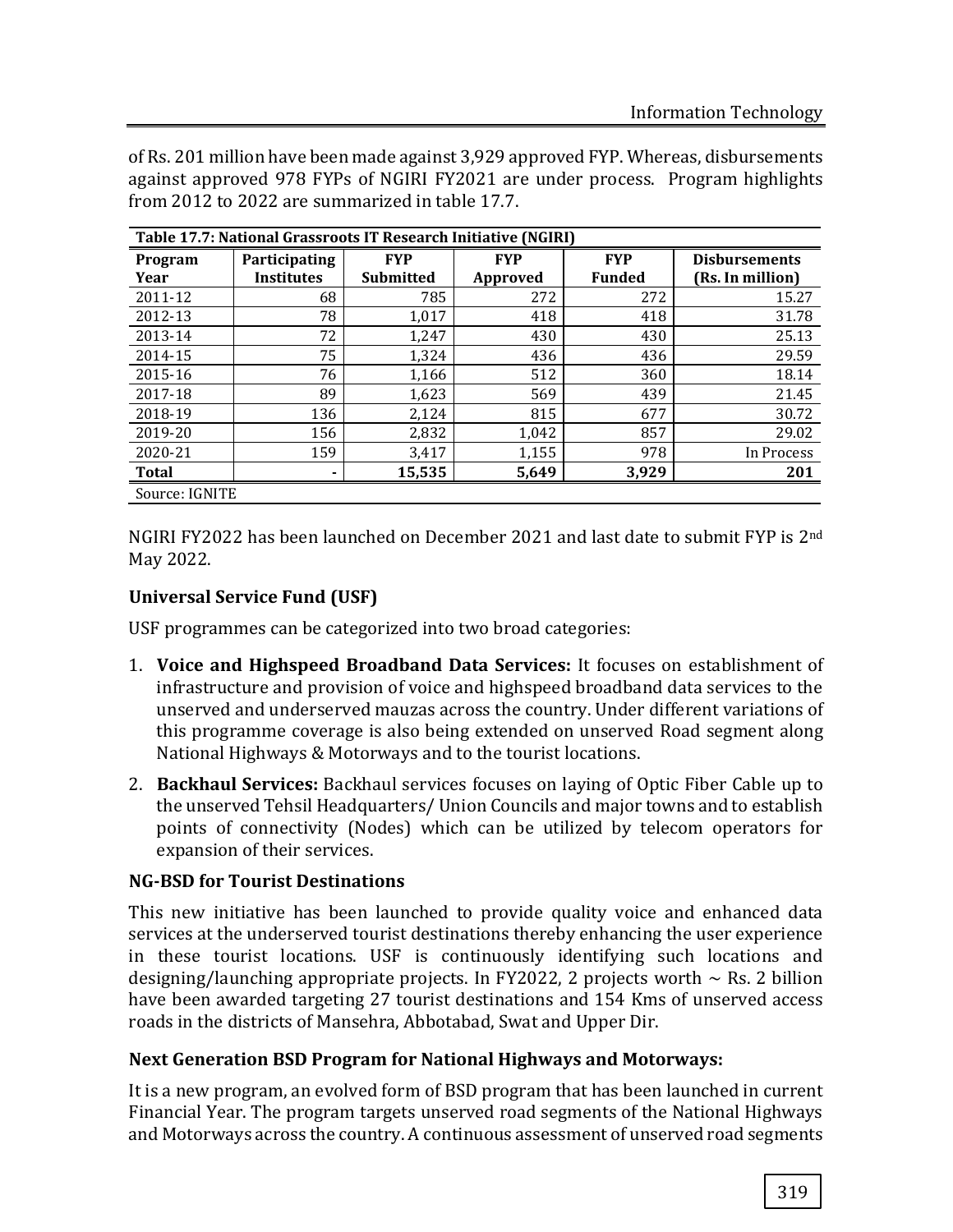is being done by USF. As of now, approximately 2,400 Kms of unserved road segments have been identified. A salient feature of this program is National Roaming that facilitates computers to get seamless coverage irrespective of the originally subscribed networks. These will be first of their kind projects to offer this facility in Pakistan. In FY2022, 2 project contracts worth Rs. 295 million have been awarded, targeting 133 Kms of unserved road segments on Motorways M3 & M5. Whereas, USF has completed provision of NG-BSD services along 1757.51 Kms of un/underserved road segments. Rs 6.4 billion have been disbursed in current FY for NG-BSD Projects including NH&MW.

## **Legislative Measures of ITS**

## **Personal Data Protection Bill**

In view of increase in Cyber crimes and growing importance of protection of personal data, the Ministry of IT and Telecom is in the process of finalizing a "Personal Data Protection Bill". The Bill aims to provide security to all citizens and businesses against breach of data and has been submitted to the Federal Cabinet for approval by virtue of Rules 16(1)(a) and 27 of the Rules of Business, 1973.

# **Special Communications Organization (SCO)**

- 1. During last 45 years of continued devotion, SCO has been able to extend comprehensive IT services to the people of the harsh terrain of AJ&K and Gilgit Baltistan. During this journey, SCO has always strived to further improve the C&IT eco system. Moreover, quality of C&IT services being extended to the local populace are comparable to those being provided in other parts of the country.
- 2. SCO extensive footprint has cutting edge innovative solution that has improved network coverage and capacity across different areas of AJK and GB by adopting the following strategy:
	- a. Expansion of 3G/4G cellular services in whole area of responsibility including KKH.
	- b. Compatibility/adaptability with futuristic 4.5/5 G techniques.
	- c. Migration from tradition DSL to Fiber to Home in major cities.
	- d. Setting up of Technical Training Institutes, Technology Parks and Incubation Centers to ensure digital inclusivity of under developed areas.
	- e. Transformation of legacy power systems with Hybrid/green energy system.
	- f. Undertake strategic communication projects like Pak-China connectivity.
	- g. Establishment of regional Data Centers to promote Digital Pakistan Vision.
	- h. Upgradation of transmission network to 100 G Dense Wavelength Division Multiplexing (DWDM) technology.

# **National Information Technology Board (NITB)**

# **Digital Solution**

NITB is committed to providing multi-layered technical support-backup to various federal and provincial departments by transforming them digitally.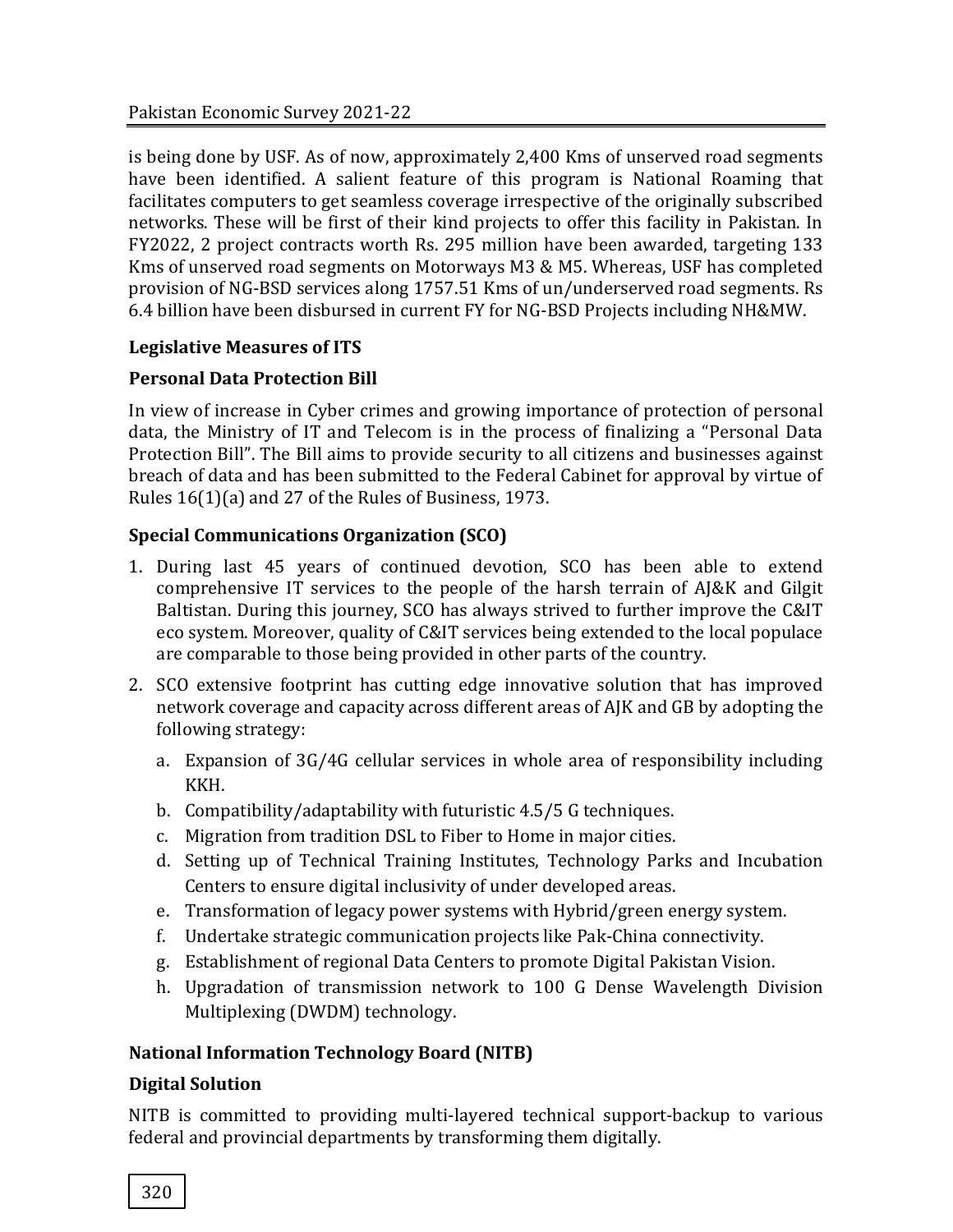| <b>Initiative</b>                       | <b>Injection into Economy</b> |
|-----------------------------------------|-------------------------------|
| <b>Automation of Cabinet Procedures</b> | 52.0 million per annum.       |

A centralized portal powered by NITB to automate manual system for Cabinet agenda meetings with digital submission of summaries, agenda compilation and notification to ministries, along with approvals and other details.

### **Economic Indicators 2020-22**

i) Save 80 percent time and brings transparency by automation of agenda items of business process.

| Initiative         | <b>Injection into Economy</b> |
|--------------------|-------------------------------|
| Islamabad City app | 0.70 billion per year approx. |

An App developed by NITB ensures online provision of more than 40 government services including registration process of domicile, international driving permit, court cases, excise and taxation, arms license, etc.

#### **Economic Indicators 2020-22**

- i) 1.4 billion revenues generated through this app till date.
- ii) Transparency in citizen services.
- iii) Timely delivery of services.
- iv) Savings to exchequer by delivery of service at doorstep.
- v) 51,426 Jobs creation

| Initiative          | <b>Injection into Economy</b>       |
|---------------------|-------------------------------------|
| National Job Portal | Approx. 8 million saving per annum. |

Developed by NITB, National Job Portal provides a centralized job portal for job hunters to have a chance to work with the Government of Pakistan Ministries and its attached department.

## **Economic Indicators 2020-22:**

- i) Single window for all Government Jobs
- ii) 0.33 million registered users.
- iii) Saves exchequers by eliminating paper based apply and evaluation process.

| Initiative | <b>Injection into Economy</b> |
|------------|-------------------------------|
| E-Office   | 600 million per annum.        |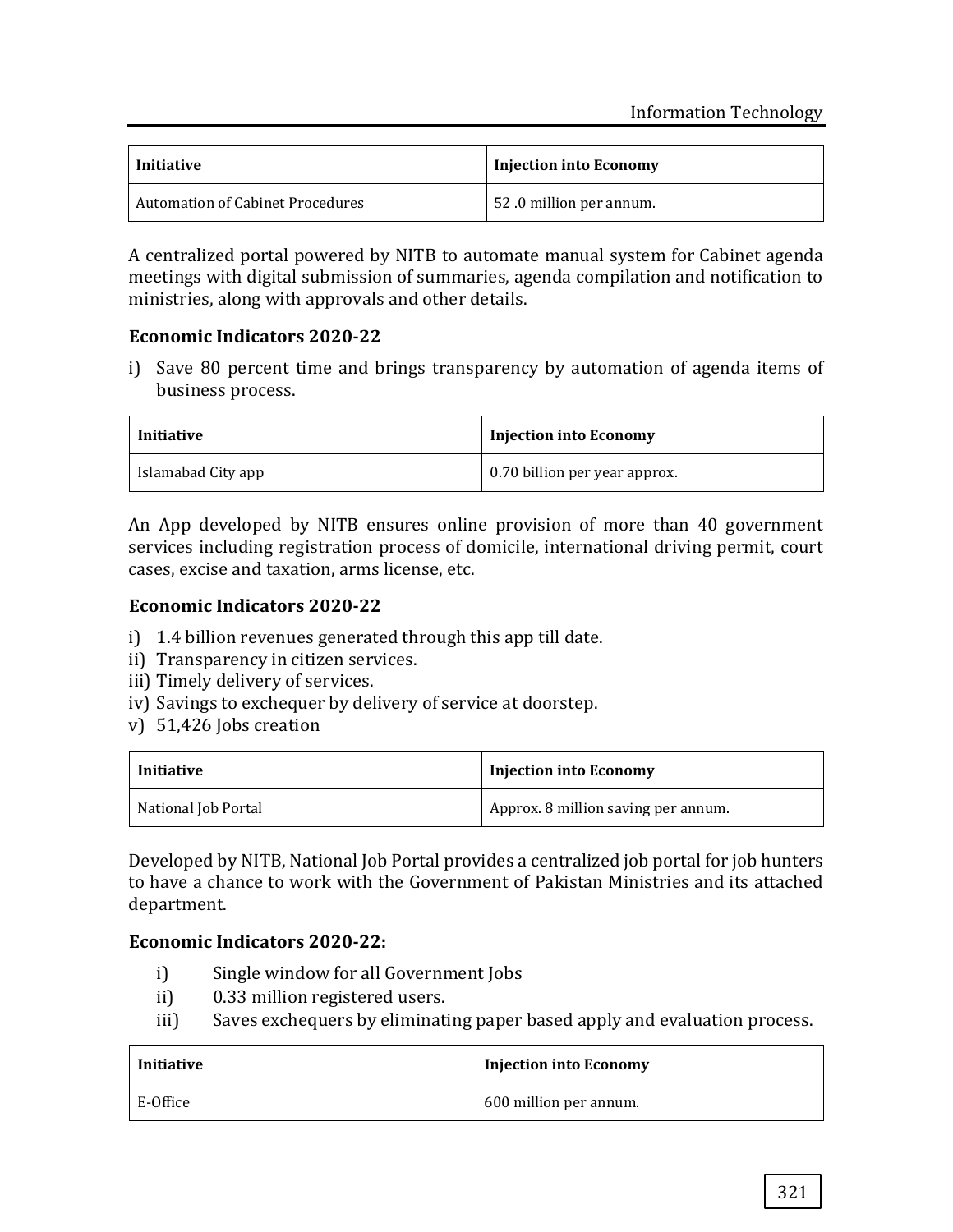An indigenous E-Government ERP/GRP is developed and being implemented in all the 40 federal ministries/divisions along with underlined 140 departments. E-Office is a complete back-office automation suite.

## **Economic Indicators 2020-22**

- i) Up to 25 percent savings on POL
- ii) Up to 70 percent savings on annual stationery cost (approx. 600 million)
- iii) 100 percent Transparent, accountable system with executive dashboard for decision making.
- iv) 80 percent of time savings in process time.
- v) Increase government efficiency.

| Initiative   | <b>Injection into Economy</b>          |
|--------------|----------------------------------------|
| Kamyab Jawan | 39.4 billion Transparent distribution. |

A youth-centric platform that ensures a smooth online process from submission of loan applications to provision of loan grants for the people of Pakistan under Prime Minister's Kamyab Jawan Program.

### **Economic Indicators 2020-22:**

- i) 46.9 billion allocations.
- ii) 39.4 billion loan distribution to create entrepreneurs.
- iii) 5426 Jobs created.

All data publicly available at [\(https://kamyabjawan.gov.pk/kjhome/dashboarddetails\)](https://kamyabjawan.gov.pk/kjhome/dashboarddetails).

## **1. Pass Track**

- a) Pass Track app by the NITB, as part of Management for traveler coming over to Pakistan.
- b) It aids in recording and tracking of passengers' basic information. The application comes with scanning option of National Identity Card and Passport of Pakistan.

## **2. Think-Tank**

Think-Tank Portal is developed for National Security Division (NSD), in which NSD will make/finalize national policies or decisions on the basis of data/queries provided to them.

## **3. SPPC Treaty Portal**

SPPC Treaty Portal ID being developed for NSD in which all agreements and treaty with other countries are listed and also their status is shown.

## **4. FM Portal**

FM Portal is a Complaint Management System for foreigners. Foreigners can file their complaints regarding foreign issues in this portal/application and track their status.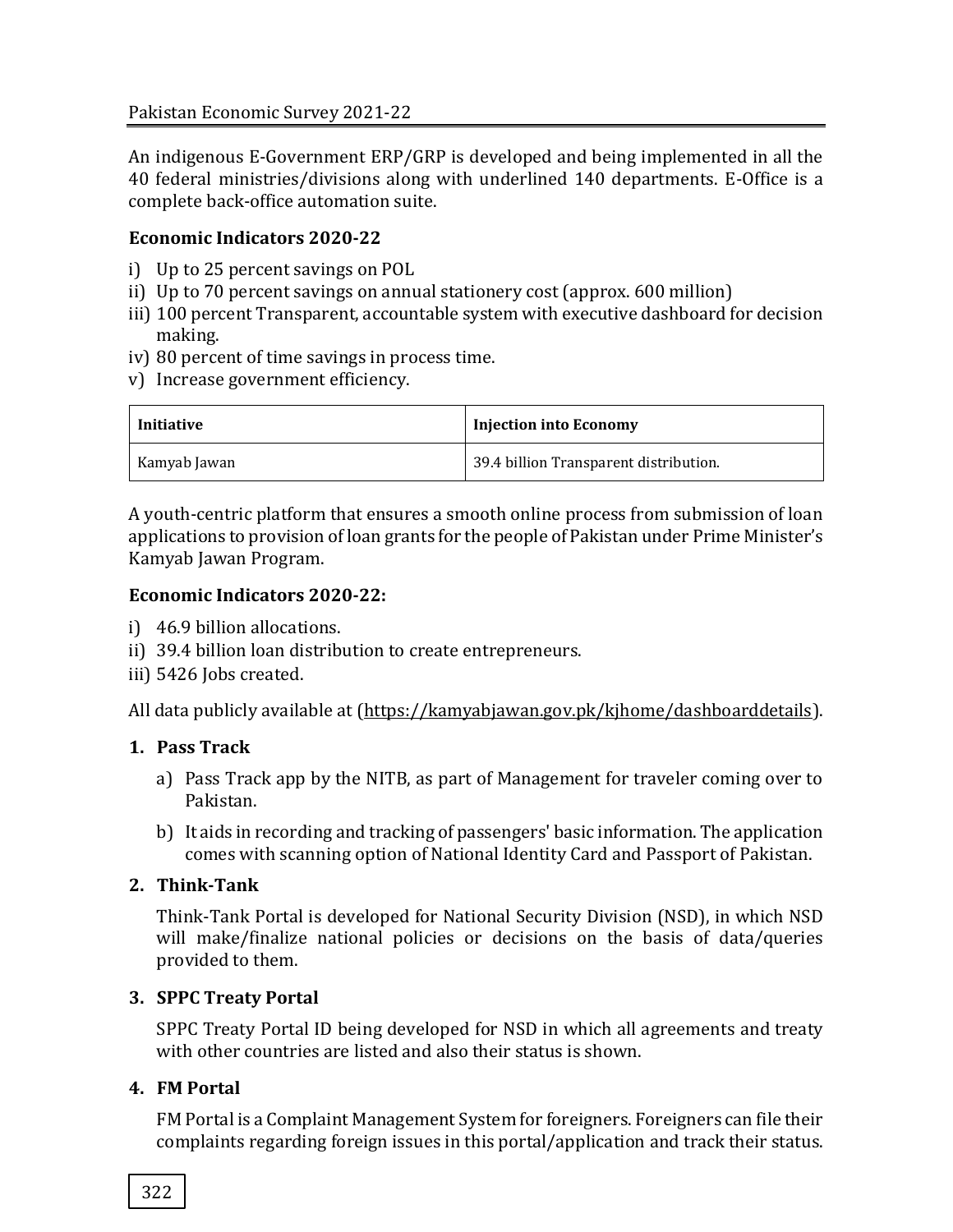# **5. EAD Portal**

EAD Portal is online portal for NGO's in which different NGO's register themselves for one year initially. After registering NGO's will be given a certificate, though they can perform their task and achieve their goals.

# **6. Bait-Ul-Mal Portal**

Bait-Ul-Mal Portal is being developed for Bait-Ul-Mal Headquarter and its regional officers located across the country. The purpose of software/portal is to get registration of students, specially females of backward areas for technical education.

# **7. Demand Driven Industry Quality and Capacity Enhancement Program**

This Project defines the Standards & Policies, Testing & Audit, Training, and Product Certification mechanism for government departments to conceive, plan, design, procure, develop or deploy and implement IT solutions. It will provide an adequate level of confidence that government IT/software RFP complies with minimum quality standards. It will also help local Industry to increase their level of quality and competitiveness to international standards.

# **8. President Initiative For Cyber Efficient Parliament (PICEP)**

The major objectives of PICEP Project are to enhance the institutional capacities of the Parliamentary System including MoPA, Senate, and National Assembly (NA) to perform their functions. This shall be done through the use of IT with the help of the latest tools and technologies. This will also help Parliament to evolve towards a paperless environment with reduced carbon footprints.

# **Telecom Sector Performance**

The telecommunication sector being the frontrunner for Pakistan's economy over the last couple of years has played a pivotal role in the country's digitalization. International connectivity, bandwidth capacity, fiber footprint, and network redundancies are being improved to meet the ever-increasing demand for telecom and related services. In extending modern telecom services, conscious efforts are made to offer an effective governance and regulatory environment that would safeguard the interests of telecom users, service providers, investors, and the Government of Pakistan (GoP). Highlights of telecom sector performance during the period under review are provided below in Table 17.8.

| US\$ (Million)<br>Table 17.8: Telecom Investment |         |         |         |         |                          |
|--------------------------------------------------|---------|---------|---------|---------|--------------------------|
|                                                  | 2017-18 | 2018-19 | 2019-20 | 2020-21 | Jul-Feb<br><b>FY2022</b> |
| FDI (inflow)                                     | 288.5   | 235.5   | 763.3   | 202.3   | 107.9                    |
| Telecom Investment (Local)                       | 860.8   | 677.8   | 1.128.7 | 1,093.9 | 822.2                    |
| Total                                            | 1,149.3 | 913.3   | 1,892   | 1.296.2 | 930.1                    |

Note: FDI from Jul-21 to Feb-22 and Telecom Local Investment for the period of Jul-Dec 2021. Source: State Bank of Pakistan, (FDI Inflow)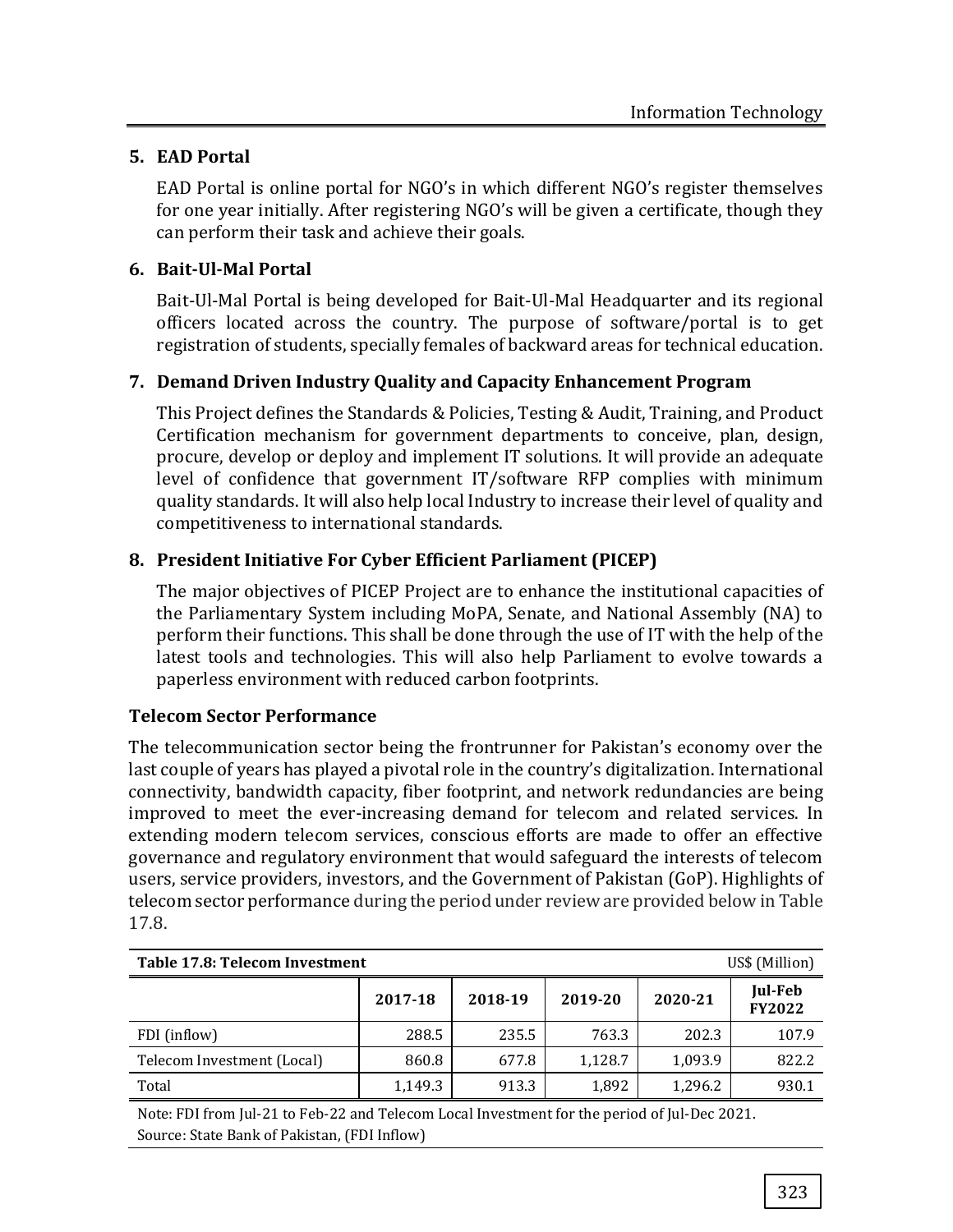



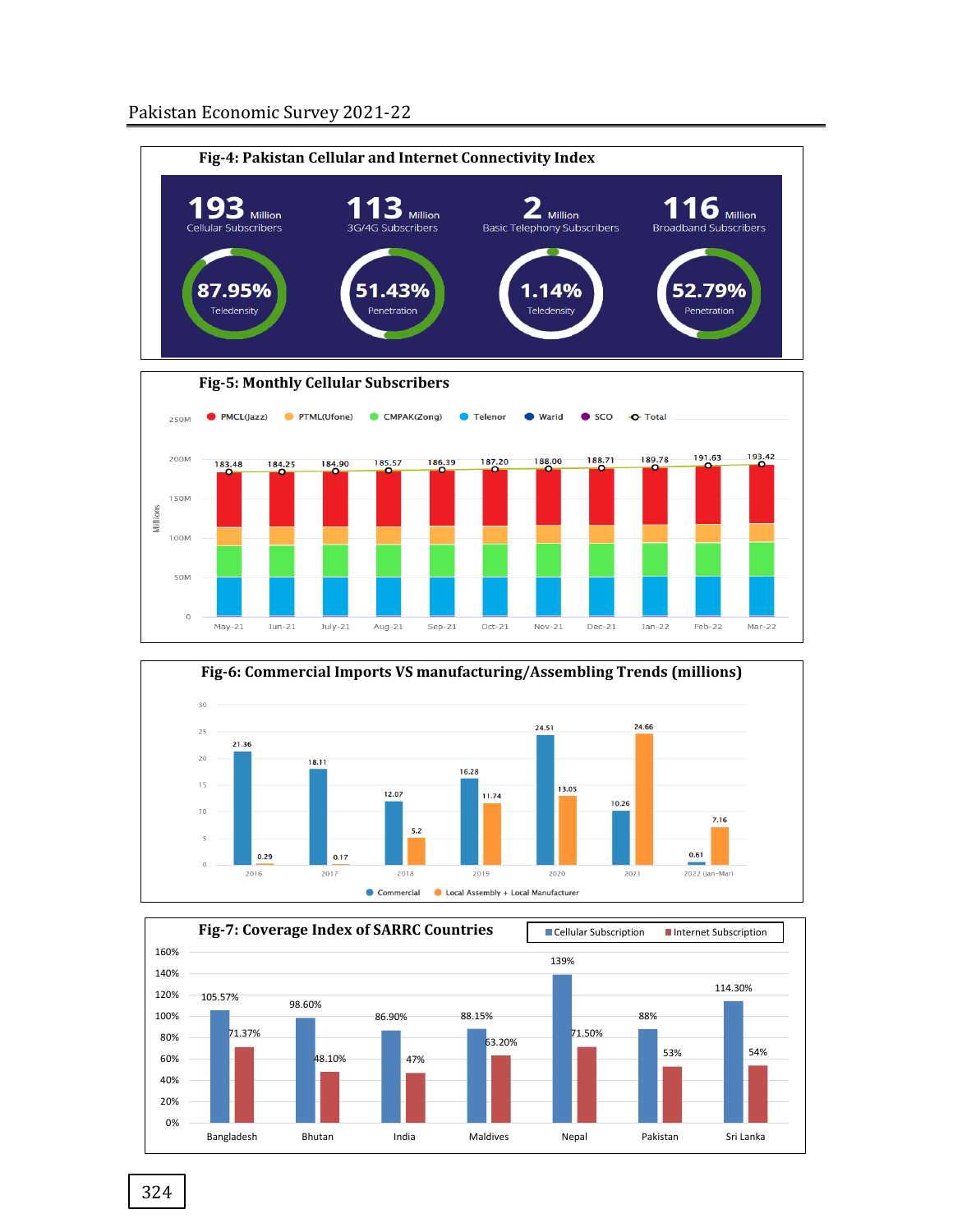## **Telecom Sector Analysis**

Telecom sector has emerged as one of the vibrant sector of Pakistan economy. Increasing revenues, growing investment and enhanced contributions to national exchequer are hallmark of the sector for many years now. During July 2018 to March 2022, telecom sector has attracted over \$6.1 billion FDI (inflow) by telecom players in Pakistan. FDI (inflow) in telecom during July to Feb FY2022 were \$107.9 million. Local investments made by telecom operators during July to Dec FY2021 reached to a significant amount of \$ 822.2 million. The main driver behind this investment is the mobile sector which has invested \$605.2 million during the period. In terms of overall investment (FDI & Local) in the telecom sector during July to Feb FY2022 crossed \$930.1million.

# **Telecom Contribution**

Telecom sector is a significant source of revenue generation for the national exchequer. During July to March FY2022, telecom sector contributed Rs 163.3 billion to the national exchequer in terms of taxes, regulatory fees, initial and annual license fees, activation tax, and other taxes.

## **Telecom Revenues**

Telecom sector revenue during July to March FY2022 recoded at Rs 423 billion.

## **Teledensity**

At the end of Feb 2022, total teledensity in the country reached to 89.5 percent, registering a growth of 3.23 percent during July to Feb FY2022. Cellular mobile segment was the main contributor towards overall growth in teledensity.



## **Subscribers**

By the end of February 2022, the total number of subscriptions (Mobile and Fixed) in Pakistan reached 194.2 million. Net addition of 6.7 million subscribers has been reported translating into a growth of 3.64 percent during (July-Feb FY2022) which is a healthy sign.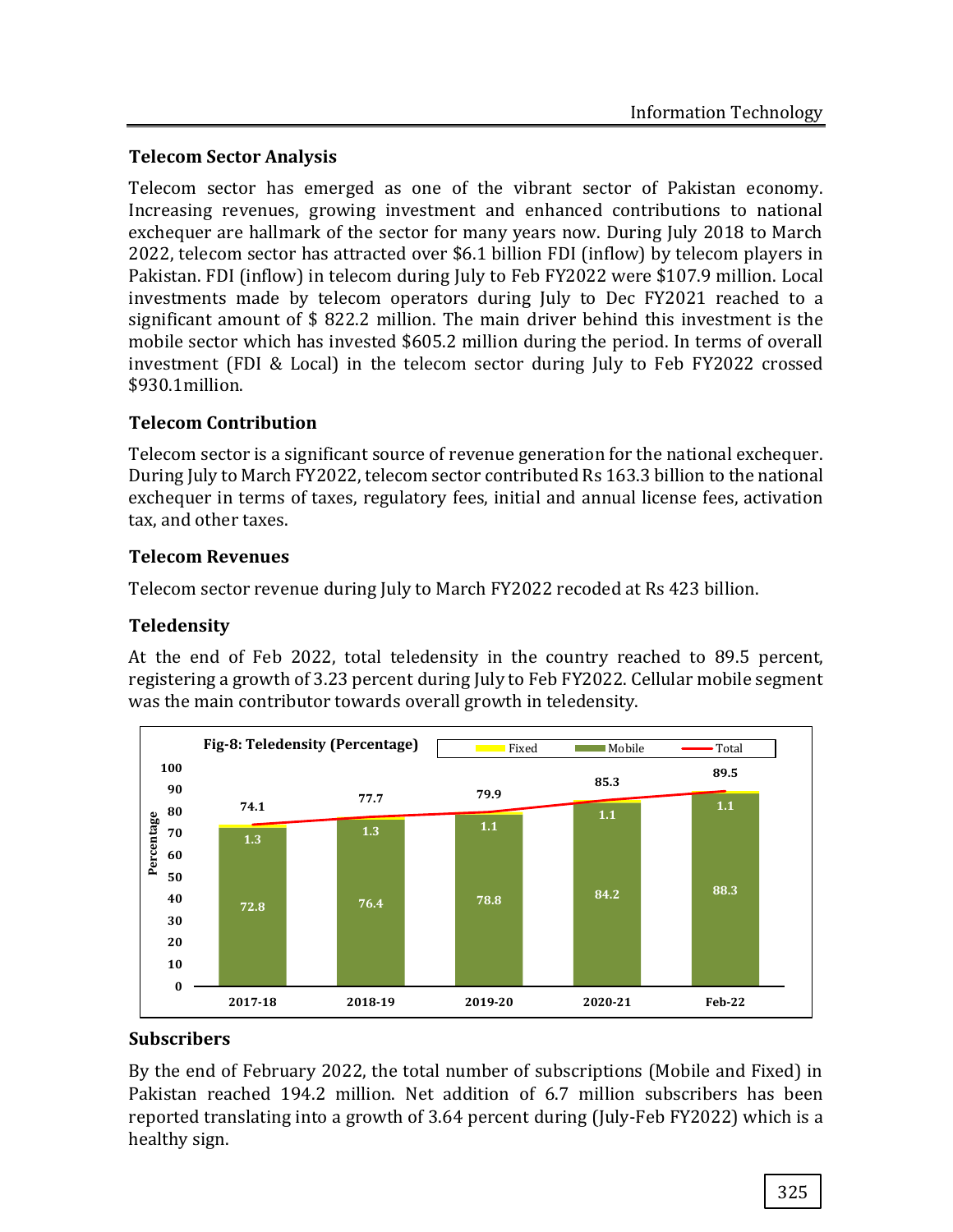#### **Broadband Subscribers and Penetration**

Broadband subscribers (mobile and fixed) have reached at 114.3 million at the end of February, 2022 as compared to 102.7 million in June 2021 which shows that on average, there have been more than 1.45 million subscriptions added to broadband networks per month during Jul to Feb FY2022. More coverage and reduced tariffs will further increase the pace of broadband subscription. The total broadband penetration (fixed and mobile) in Pakistan stood at 52.0 percent in February-2022.



#### **Mobile Data Usage**

Data usage by CMOs during July to Feb FY2022 (eight months) reached 5,674 Petabytes which is indicating a huge increase in eight months. In comparison with FY2021, data usage which was 6,855 Petabytes in 12 months.



#### **Table 17.9: Mobile Data Usage** (Nos)

| 1 apre 1717, Prophe Dum obuLe<br>,,,,,, |                                  |                                                 |                      |  |
|-----------------------------------------|----------------------------------|-------------------------------------------------|----------------------|--|
| <b>Financial Year</b>                   | <b>Telephones</b><br>(FLL & WLL) | <b>Broadband Connections</b><br>(Mobile& Fixed) | <b>Mobile Phones</b> |  |
| 2014-15                                 | 3,931,296                        | 16,885,518                                      | 114,658,434          |  |
| 2015-16                                 | 3,295,169                        | 40,147,991                                      | 133,241,465          |  |
| 2016-17                                 | 2,986,310                        | 44,586,733                                      | 139,758,116          |  |
| 2017-18                                 | 2,884,889                        | 58,339,814                                      | 150,238,653          |  |
| 2018-19                                 | 2,574,937                        | 71,026,087                                      | 161,021,628          |  |
| 2019-20                                 | 2,417,195                        | 83,205,589                                      | 167,268,871          |  |
| 2020-21                                 | 2,540,102                        | 102,699,967                                     | 184,249,899          |  |
| Feb-22                                  | 2,540,254                        | 114,341,302                                     | 191,625,904          |  |

Note: FLL and WLL Subscribers are till Feb-22 and provisional. Source: PTA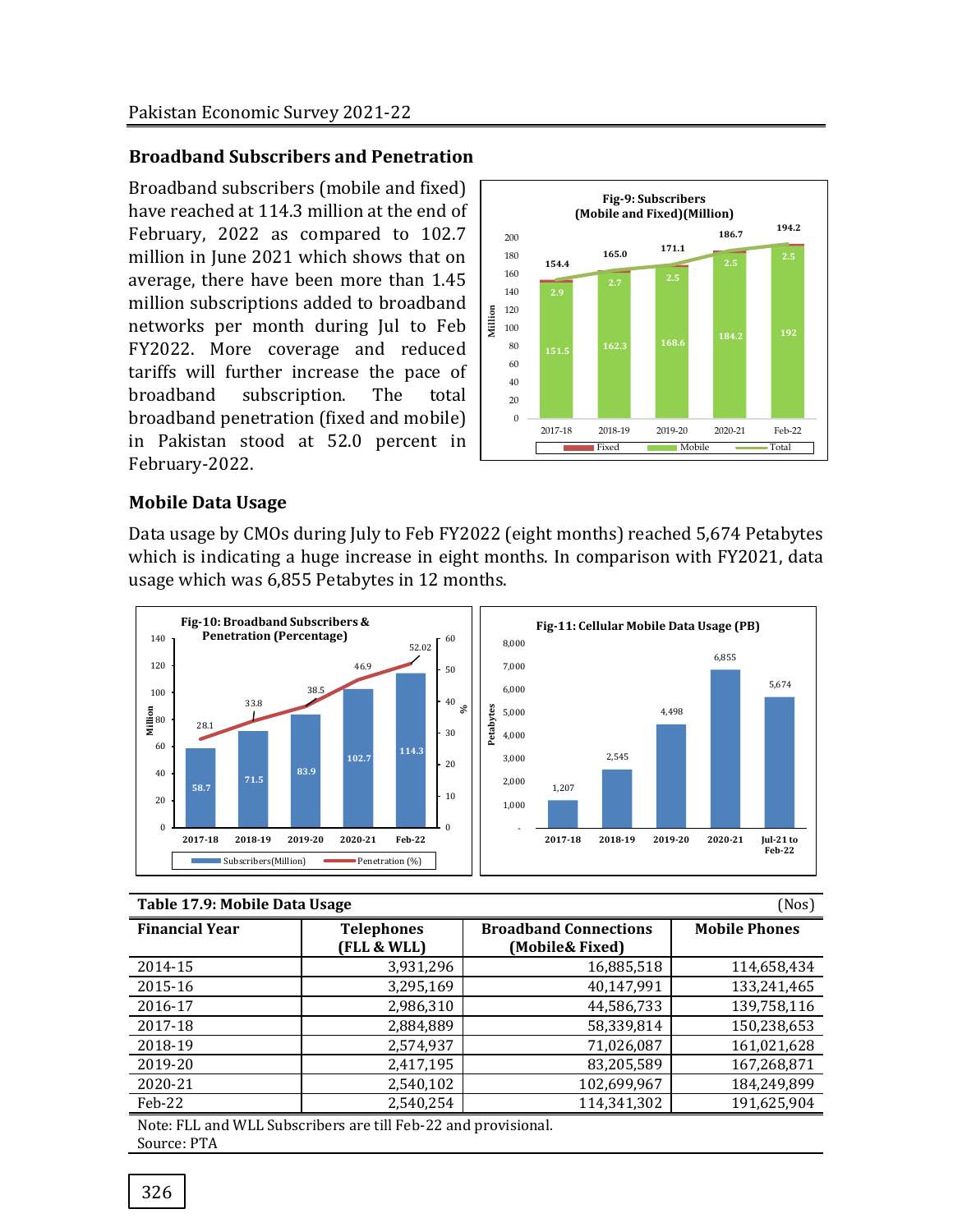## **Regulatory Activities**

## **National Broadband Forum**

Fiberization plays an important role in a world heading towards broadband technologies. In Pakistan, relatively lower speed of fixed broadband networks is causing staggered growth of broadband subscribers and lower Internet speed. To address this issue, PTA and Huawei Technologies Pakistan jointly organized a national broadband network forum themed 'Broadband for All,' where local and foreign stakeholders shared their insight on transformative technologies and viable solutions to challenges impeding broadband proliferation in Pakistan. In the forum Pakistan's Progress was linked to extensive digitalization of all sectors. The forum was followed by a panel discussion on challenges and issues confronting operators in the expansion of fiber networks across the country. The effectiveness of Fiber to the Home (FTTH) and wireless technologies for spread of broadband were highlighted in relation to different geographical areas. The private sector underlined the importance of Government support as efforts to improve the footprint continue. The broadband network forum was the first of its kind arranged by the regulator, and will now be convened on a regular basis to expedite broadband proliferation in the country.

# **Spectrum Auction in Pakistan**

The process for cellular mobile spectrum auction teed off in September 2020. In accordance with timelines mentioned in the 'Information Memorandum (IM) for the spectrum auction for NGMS in Pakistan 2021', the opening of applications and sealed bid offers from prospective applicants was completed on September 9, 2021. PTML (Ufone) won the auction upon scrutiny of its submitted bid by PTA. Total spectrum won by Ufone is 9 MHz in 1800 MHz band, which is 70.3 percent of the total offered spectrum in the said band during the current auction. This addition will increase Ufone spectrum holdings from 6 MHz to 15 MHz in 1800 MHz band, thereby enhancing quality and increasing its coverage footprint for voice and data services. This auction has generated revenue of US\$ 279 million.

## **Spectrum Auction in AJ&K and GB**

The first-ever cellular spectrum auction for Next Generation Mobile Services (NGMS) in AJ&K and GB successfully concluded at the PTA Headquarters on September 28, 2021. Two operators CMPak (Zong) and PMCL (Jazz) participated in the electronic auction for 1800 MHz band. After 18 rounds, Zong was declared winner of 10 MHz (2 blocks of 5 MHz) in 1800 MHz band against a price of US\$ 14.398 million. The spectrum sold in 1800 MHz band constituted 85 percent of the total offered spectrum in the said band for AJ&K and GB. Furthermore, Telenor, Ufone, and Zong also won 1.2 MHz in 1800 MHz band. Telenor Pakistan was declared winner in 2100 MHz band for a spectrum of 15 MHz against the set base price. The spectrum sold in 2100 MHz band constituted 50 percent of the total offered spectrum in the said band. The total revenue generated from the spectrum auction for AJK & GB stood at over US\$ 30 million. New licenses were issued to CMPak (Zong), Telenor Pakistan, and Pakistan Telecommunications Mobile Limited (PTML; Ufone) for the spectrum secured in the auction process for AJ&K and GB. The award of licenses for NGMS in the two regions will contribute towards strengthening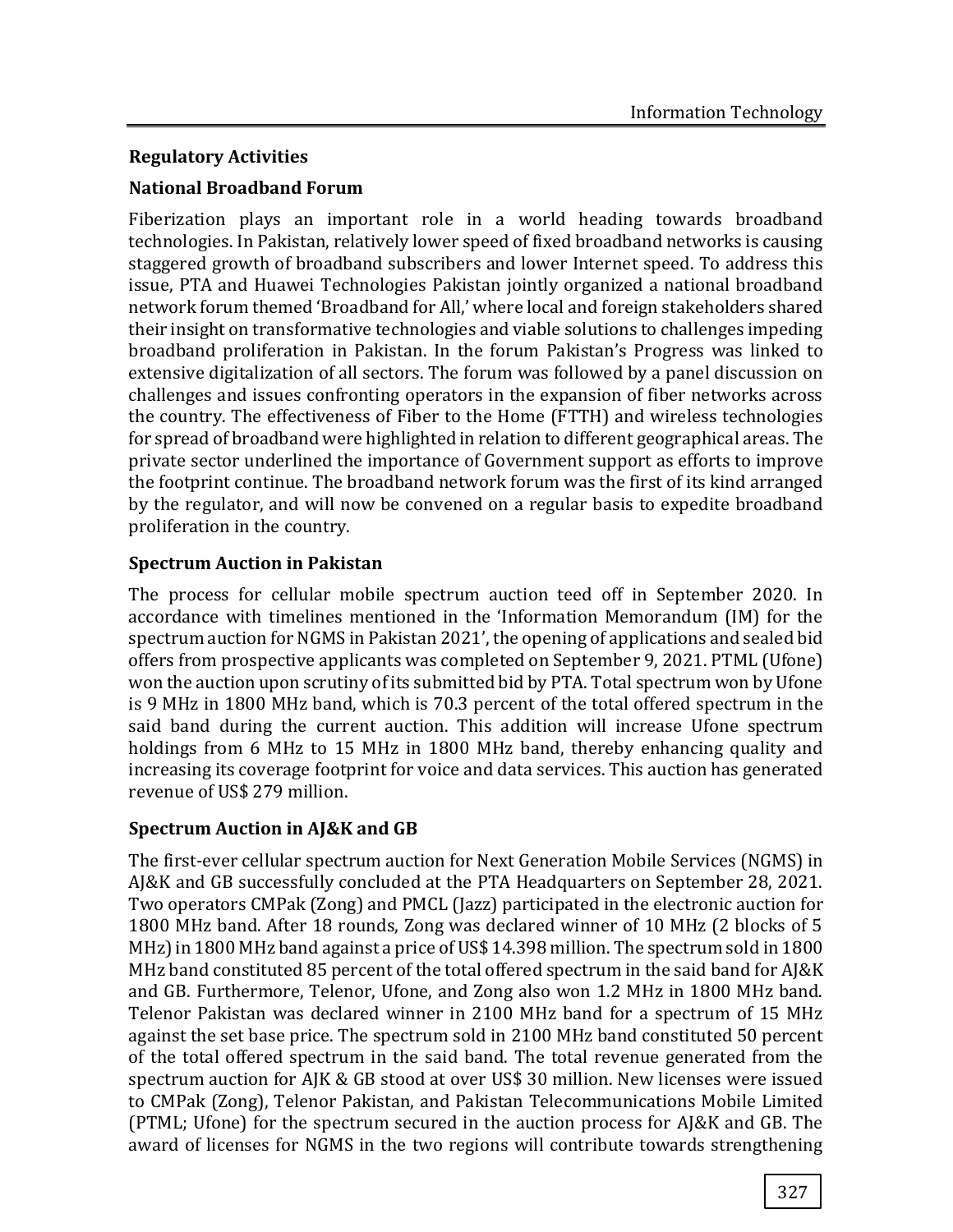uninterrupted provision of better telecom services to the people of AJ&K and GB in line with GoP's 'Digital Pakistan' vision.

## **Mobile Termination Rate**

In the review of 2019, Mobile Termination Rate (MTR) were fixed at Rs. 0.70 per minute from January 2020 onwards. Still on the higher side while benchmarking, the 2021 review of the MTR determined the rate to be at Rs. 0.50 for Jan 2022- June 2022, which will be further reduced to Rs. 0.40 for period of July 2022 to June 2023 and will be finally set at Rs. 0.30 from July 2023 onwards. PTA issued determination on above rates of MTR on November 24, 2021 and determined these MTR for Pakistan and AJ&K and GB for all types of calls (i.e. local, long distance and international incoming calls) terminated on mobile networks from other mobile networks or fixed networks.

## **4G Data Sites in Waziristan**

PTA conducted a QoS survey in South Waziristan to check the status of telecom services. CMOs were asked to not only improve their services but also upgrade their 3G data sites. Accordingly, Jazz and Ufone which were providing 3G data services in South Waziristan, upgraded all of their 3G sites to 4G, allowing subscribers to enjoy high-speed data services. PTA is continuously following up with CMOs to install more sites in the area so that better voice and data services can be extended to subscribers in line with the vision of the Prime Minister of Pakistan.

## **National Telecom Computer Emergency Readiness and Response Team (NTCERT)**

In its role as a regulator, PTA has been mandated to establish sector-level cyber security capabilities i.e., the National Telecom Security Operations Center and the National Telecom Computer Emergency Response Team Threat Intelligence Center (NTSOC/NTCERT) to safeguard critical telecom infrastructure and to contribute to combatting cyber security threats at the national level. In line with its legal, regulatory, and official mandate, PTA established sector-specific NTCERT in 2020 for coordination with the industry on cyber security and threat intelligence. To automate the CERT processes, a web portal was established in early 2021 for two-way coordination with the industry. The licensee can utilize this portal to share security information, threat intelligence information, and incident/data breach related information, etc.

| Table 17.10: PTA Internal NTCERT Advisories |    |    |    |    |              |
|---------------------------------------------|----|----|----|----|--------------|
| Year                                        |    |    |    | 94 | <b>Total</b> |
| 2018-19                                     |    |    |    |    | 39           |
| 2019-20                                     |    |    | 10 |    |              |
| 2020-21                                     |    | 14 | ി  |    | 48           |
| 2021-22                                     |    |    |    |    | 25           |
| Total                                       | 39 | 43 | 39 | ີ  | 152          |
| Source: PTA                                 |    |    |    |    |              |

The following steps have been taken as part of NTCERT functioning so far (Table 17.20).

 As part of local advisory services of Telecom CERT, PTA's cyber security team issued approximately 152 security advisories and more than 160 security alerts to telecom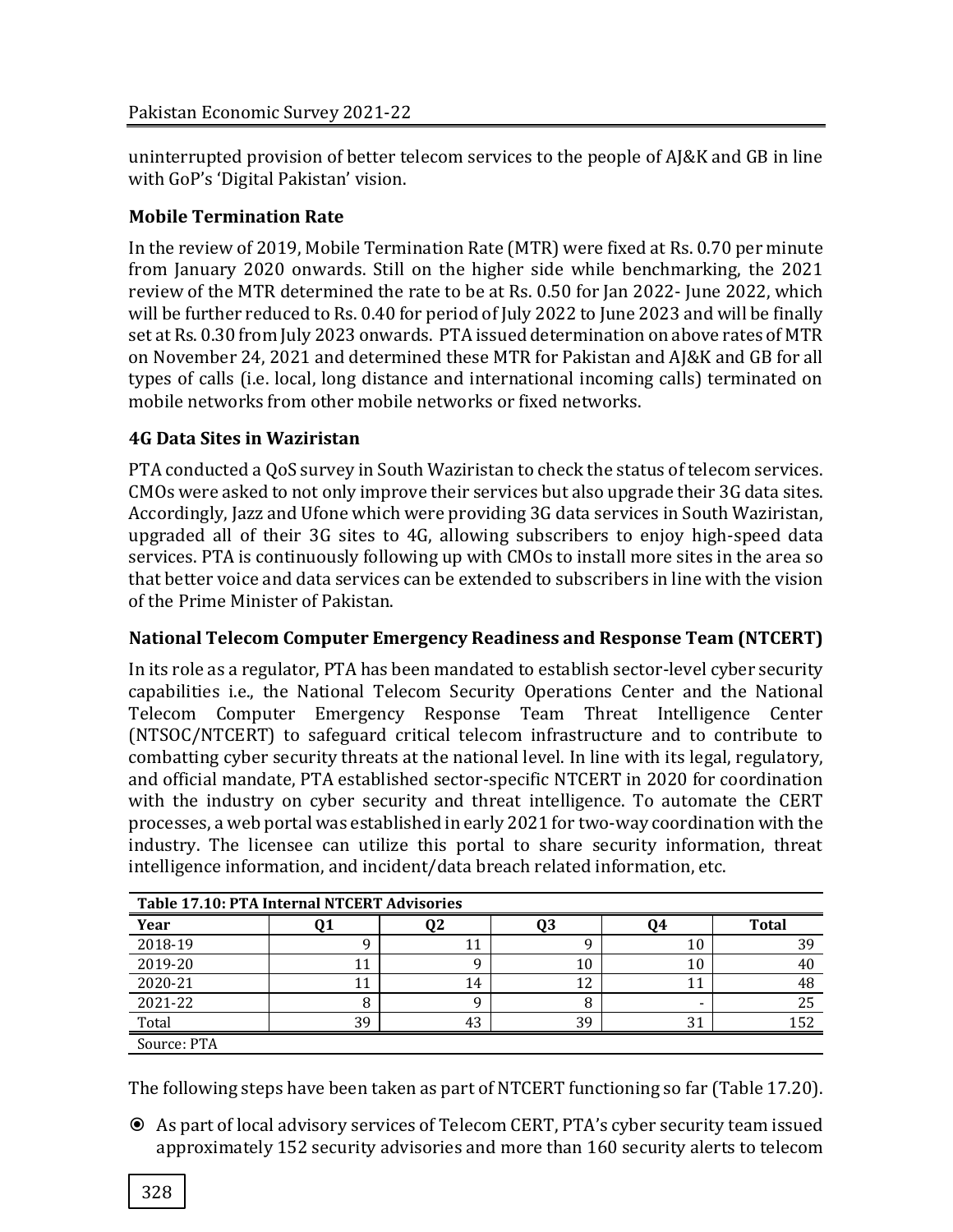operators on latest cyber threats and vulnerabilities.

 The portal's secure access was shared with all licensees. Many telecom operators are currently using the portal for threat intelligence information exchange, security readiness, and compliance.

**Device Identification, Registration and Blocking System (DIRBS)**

| <b>Table 17.11: Commercial Imports Trends</b> |                                        |  |  |
|-----------------------------------------------|----------------------------------------|--|--|
| <b>Calendar Year</b>                          | <b>Commercial Import + Local</b>       |  |  |
|                                               | <b>Manufactured Quantity (million)</b> |  |  |
| 2016                                          | 21.60                                  |  |  |
| 2017                                          | 19.80                                  |  |  |
| 2018                                          | 17.20                                  |  |  |
| 2019                                          | 28.02                                  |  |  |
| 2020                                          | 38.06                                  |  |  |
| 2021                                          | 34.92                                  |  |  |
| 2022 (Jan-Mar)                                | 7.76                                   |  |  |
| Source: PTA                                   |                                        |  |  |

Following is the impact of DIRBS on the status of blocked, banned, and barred devices in Pakistan:

- 29.18 million fake/replica mobile devices blocked.
- 175,000 International Mobile Equipment Identity(IMEI) devices (reported stolen) banned.
- 880,780 IMEI devices identified as cloned/duplicated against 5.28 million MSISDN barred on networks.
- Local manufacturing in 2021 surpassed the finished device import for the 1st time in countries history

| Table 17.12: Local Assembly and Manufacturing Trends |                                                         |                              |                     |                  |
|------------------------------------------------------|---------------------------------------------------------|------------------------------|---------------------|------------------|
| Calendar<br>Year                                     | <b>Local Manufacturing</b><br><b>Quantity (million)</b> | <b>DIRBS</b> Impact          | <b>Job Creation</b> | No. of           |
|                                                      |                                                         |                              | (approx)            | <b>Companies</b> |
| 2016                                                 | 0.3                                                     |                              | 200                 | 3                |
| 2017                                                 | 1.7                                                     |                              | 600                 | 3                |
| 2018                                                 | 5.2                                                     |                              | 3000                | 9                |
| 2019                                                 | 11.7                                                    | Increase by 125% from 2018   | 8000                | 11               |
| 2020                                                 | 13.1                                                    | 2.16 Million 4G Smart Phones | 600                 | 3                |
|                                                      |                                                         | assembled in Pakistan        |                     |                  |
| 2021                                                 | 24.7                                                    | 10.06 Million Smart Phones   | 2,000               | 30               |
|                                                      |                                                         | Manufactured in Pakistan     |                     |                  |
| 2022                                                 | 7.16                                                    | 2.83 Million 4G smart Phones | 22,000              | 30               |
| (Mar)                                                |                                                         | Manufactured in Pakistan     |                     |                  |
| Source: PTA                                          |                                                         |                              |                     |                  |

#### **Local Assembly and Manufacturing Trends**

DIRBS has created a level playing field for all entities in Pakistan, resulting in establishment of local assembly plants. In view of the successful development of this industry, PTA issued MDM Regulations, 2021, in accordance with the Mobile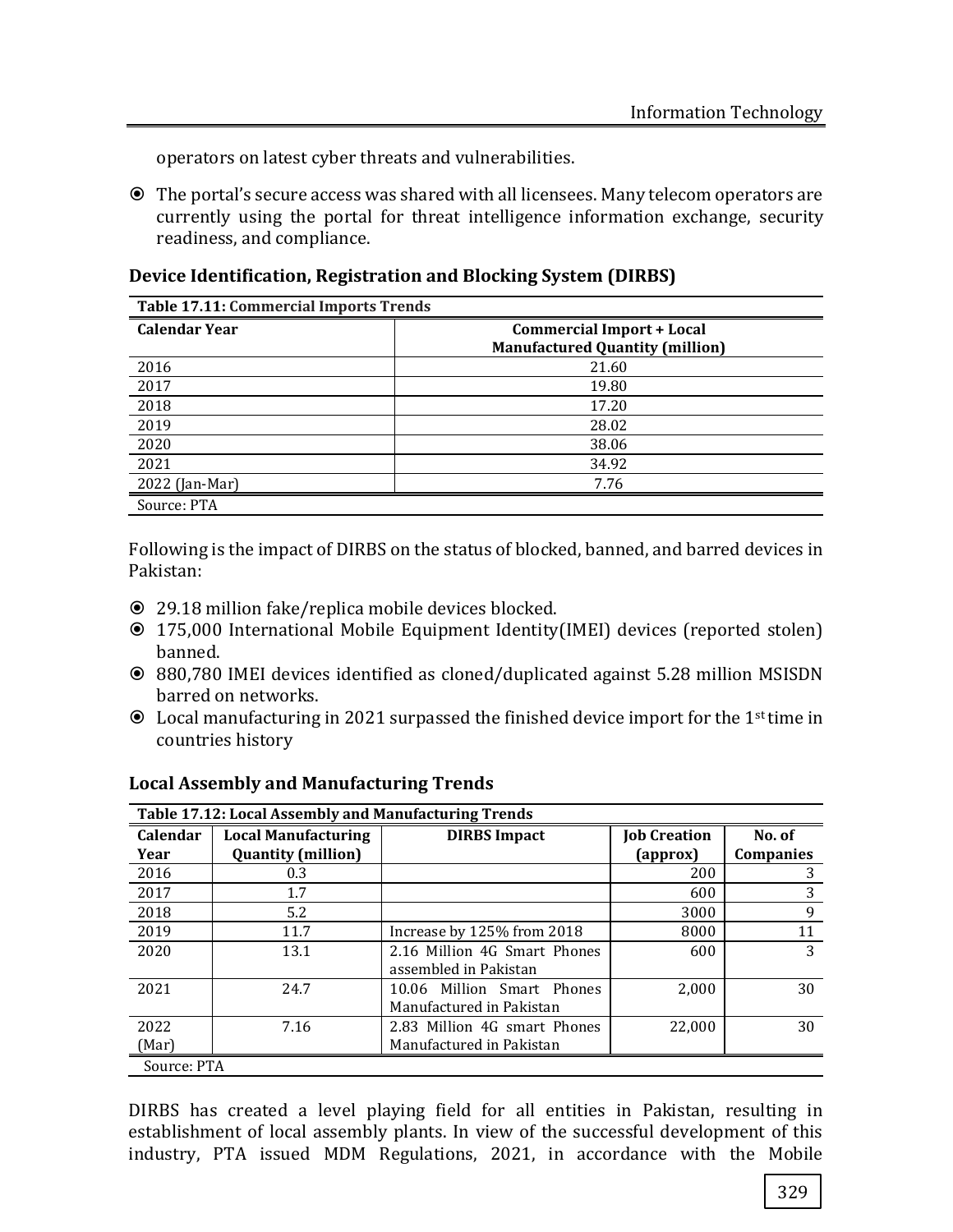Manufacturing Policy issued by GoP in June 2020. The policy offers incentives including tax exemptions, etc., for all entities that establish manufacturing plants in Pakistan.

As many as 30 local and foreign companies both stand alone and joint ventures have obtained 10-year MDM authorization from PTA and have established manufacturing plants for the purpose. Leading brands including Samsung, Xiaomi, Oppo, Vivo, Nokia, Techno, and Infinix, ZTE, among others, have established their plants in Pakistan. Local manufacturing has enabled smart phone manufacturing in Pakistan, created job opportunities in skilled areas, and promoted affordability for consumers. Table 17.12 provides a summary of local manufacturing and its impact on job creation, and reliability of locally manufactured 4G phones.

## **Complaint Management System**

PTA received 165,610 complaints against Mobile, ISPs, Basic Telephony (fixed line) and Wireless Telephony (WLL) during the 9 months period FY 2021-22with 97.7 percent of the complaints being addressed. Approximately 30 percent of the consumer complaints against CMOs were related to fraudulent Call/SMS reporting.

| Table 17.13: Summary/Status of Consumer Complaints Received at PTA (July 2021-March 2022) |                         |                             |                      |
|-------------------------------------------------------------------------------------------|-------------------------|-----------------------------|----------------------|
| <b>Service Type</b>                                                                       | <b>Total Complaints</b> | <b>Addressed Complaints</b> | Redressal/Disposal % |
| Mobile                                                                                    | 158411                  | 154,816                     | 97.73                |
| Internet                                                                                  | 3.714                   | 3,637                       | 97.93                |
| <b>FLL</b>                                                                                | 3.344                   | 3,302                       | 98.74                |
| <b>WLL</b>                                                                                | 141                     | 134                         | 95.04                |
| Total                                                                                     | 165,610                 | 161,889                     | 97.7                 |
| Source: PTA                                                                               |                         |                             |                      |

# **Pakistan Citizen Portal**

Prime Minister of Pakistan inaugurated online mobile Application named Pakistan Citizen Portal (PCP), respond in the specific timeline to address their PM Office is overseeing the progress on the Pakistan Citizen Portal (PCP). PTA is in receipt of complaints through PCP since November 12, 2018. To handle these complaints, a dedicated section is available and working to resolve the complaints from concerned telecom operator/licensee on top priority. Status of complaints is given Table 17.14.

| Table 17.14: Status of Complaints received at PTA through PCP Portal from 12 November 2018<br>to 31 March, 2022 |        |  |  |
|-----------------------------------------------------------------------------------------------------------------|--------|--|--|
| <b>Total Complaints Received</b>                                                                                | 61,066 |  |  |
| Total Complaints Resolved/Addressed                                                                             | 60,123 |  |  |
| Redressal/Disposal %                                                                                            | 98.4%  |  |  |
| Positive Feedback/ Satisfaction %<br>60%                                                                        |        |  |  |
| Source: PTA                                                                                                     |        |  |  |

# **Raids on Illegal Gateways**

To curb the menace of grey traffic (illegal call termination), PTA with the support of FIA carried out a number of successful raids across Pakistan. During Jan–Dec FY2021, as many as 08 raids were conducted, leading to confiscation of 18 illegal gateways and